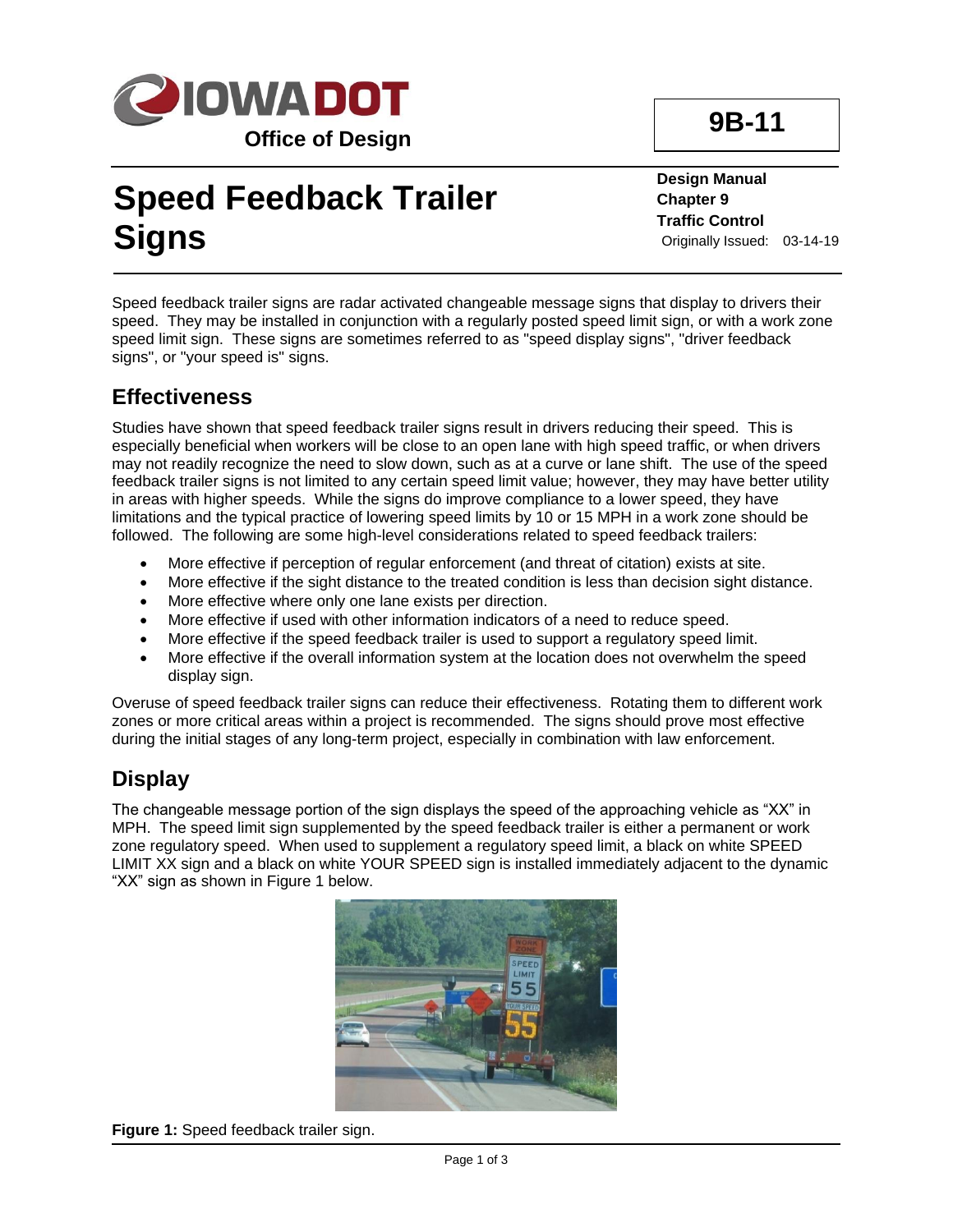## **Operational Guidelines**

Speed feedback trailer are programmed to meet the following:

- The speed feedback trailer sign is blank when no vehicles are present.
- Threshold speed settings should be set at 30 mph over the speed limit
- For speeds measured over the speed threshold setting, the speed feedback trailer sign goes blank.
- Only speed values that are constantly on are used to convey messages to drivers with these devices. No text, icons, strobe lights, or flashing is used.
- Speed feedback trailer signs should only operate for the time that the regulatory speed limit is in effect and workers are present, or roadway conditions warrant reduced speeds for traffic safety.
- No countdown function is used even if the sign is so equipped.

#### **Location and Placement**

Speed feedback trailer signs are used at the point of speed reduction, immediately adjacent to the workers and work activity, or in advance of roadway conditions that require speed reduction.

On single lane sections, speed feedback trailers can be placed on either side of the open lane adjacent to or opposite of the work zone speed limit sign. When more than one lane is open to traffic and an adjacent lane(s) is closed, speed feedback trailers should be placed in the closed lane(s) adjacent to the work zone speed limit sign.

Speed feedback trailer signs should not be more than one mile in advance of active work activity or roadway condition that warrants the use of reduced speeds.

#### **Good Placement**

Studies have shown that the optimum distance for speed reduction is 1000 feet. It is advisable to place the speed feedback trailer sign on a tangent section of roadway between 500 and 2500 feet of the workers or hazardous condition. If used on a longer construction project involving miles of lane closure or two way traffic, the speed feedback trailer sign should be relocated several times nearer the active work area to improve its effectiveness and should be adjacent to a regulatory speed limit sign.

#### **Bad Placement**

Do not install near a curve to prevent the sign's radar from incorrectly detecting an approaching vehicle's speed. This condition is known as the "cosine effect", see Figure 2.



**Figure 2:** Cosine effect caused by placing speed feedback trailer sign along a horizontal curve.

This occurs when the target vehicle's path is at an angle to the radar, including conditions such as the vehicle traveling on a curve or hill. As the angle between the radar beam and the target vehicle increases, the displayed speed decreases. Ideally, an angle of zero degrees is preferable (i.e., the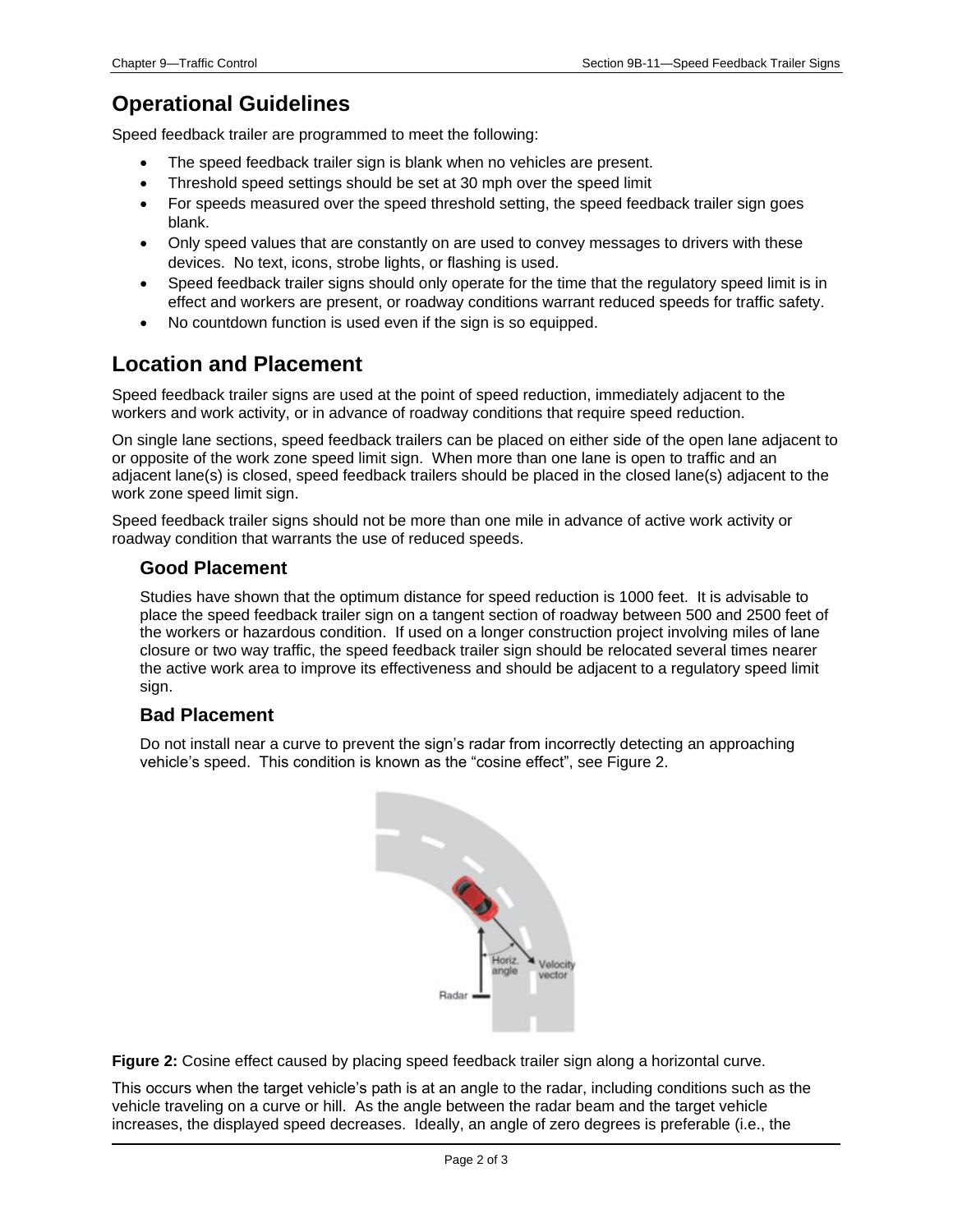vehicle is traveling directly at the radar beam) because the displayed speed is the actual target vehicle speed. In all applications, however, the radar device is generally at a slight angle to the target vehicle.

#### **Setup and Aiming**

The angle of the speed display to the roadway is important for viewing by motorists. Proper positioning ensures motorists have the best chance of seeing and reacting to the display. Optimal positioning provides the radar with a line-of-sight from 500 to 1000 feet, which allows ample time for the speed to appear on the display and for motorists to read and react to it.

- Position the trailer so it faces the near lane of oncoming traffic.
- Angle the trailer slightly toward the roadway, as indicated in Figure 3 below.
	- $\circ$  Too great an angle creates a short viewing distance, which does not allow motorists enough time to see the speed display.
	- $\circ$  A slight angle provides a long viewing distance and gives motorists plenty of time to see the speed display.
	- o For nighttime operations ensure this angle does not cause glare for approaching drivers.



**Figure 3:** Angling trailer towards roadway.